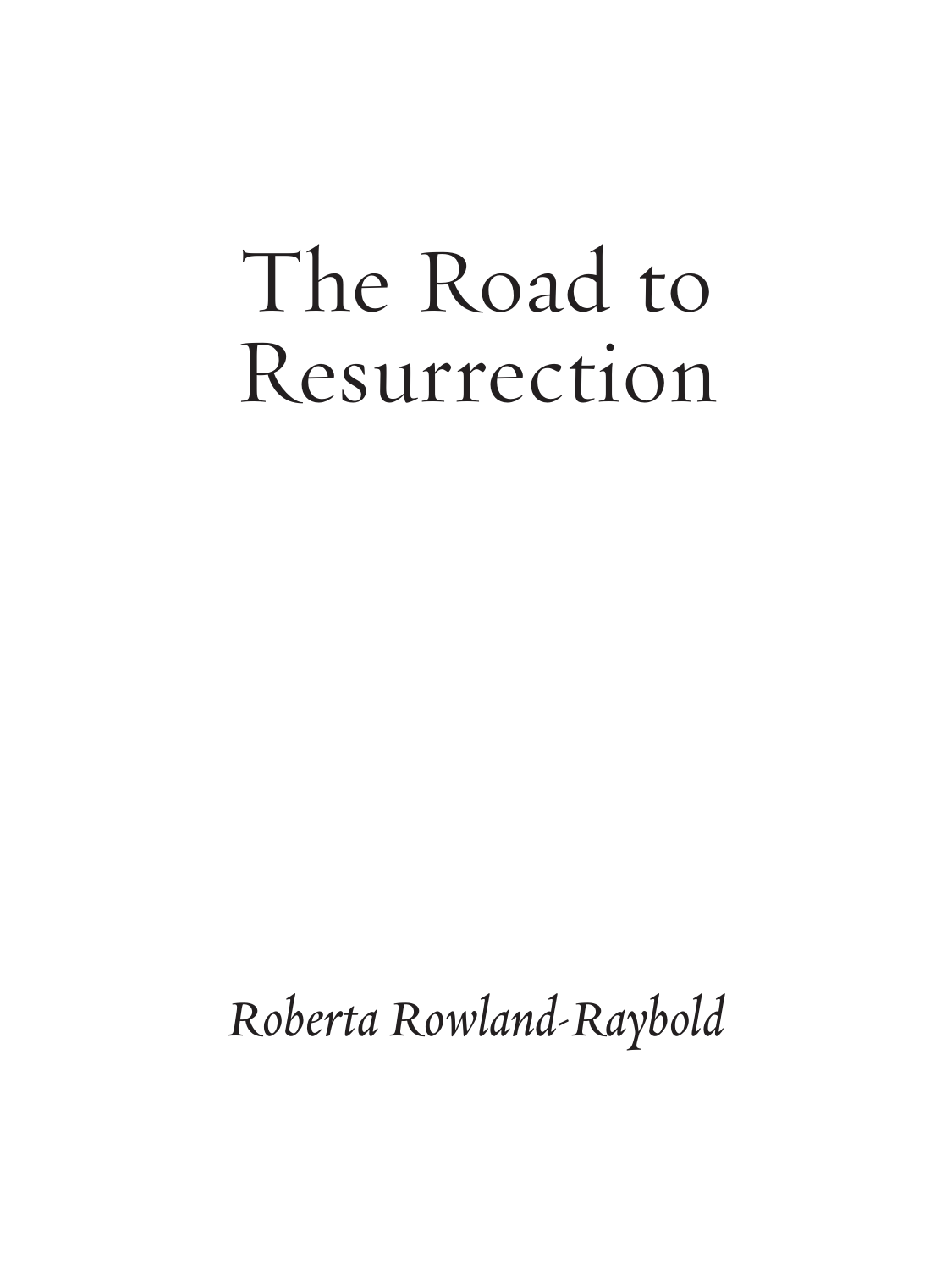### Contents

- 5 Lift High the Cross
- 9 O Lord, throughout These Forty Days
- 12 Alas! And Did My Savior Bleed
- 15 O Sacred Head, Now Wounded
- 19 Sing, My Tongue
- 22 Through the Night of Doubt and Sorrow
- 27 Easter Vigil Contemplation
- 31 Day of Arising
- 36 Tune Index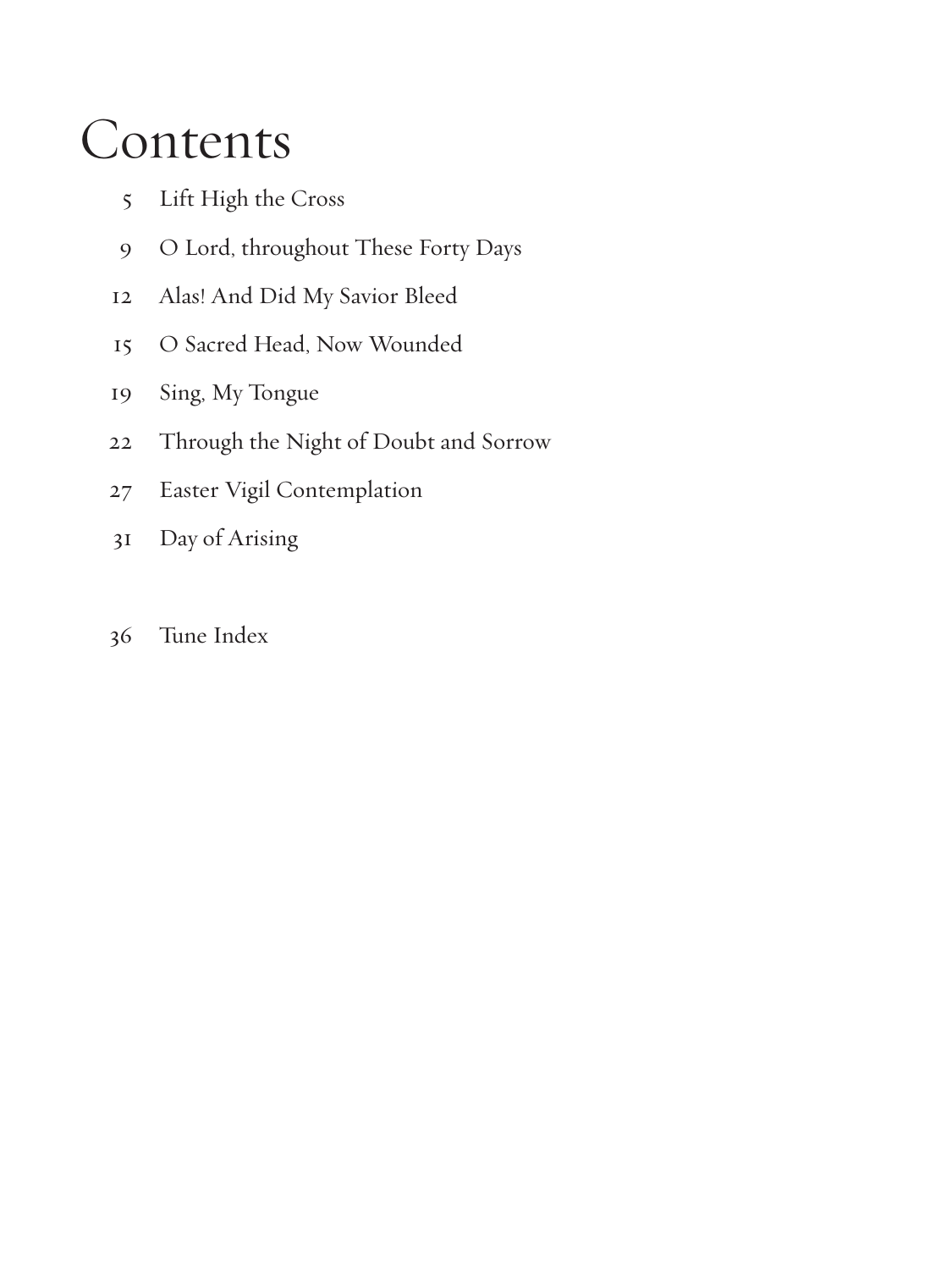#### Lift High the Cross

Sw: Diapasons, Mixt. IV

- Gt: Diapason 8', Oboe 8'
- Ped: Diapasons 16', 8'; Sw/Ped. 8'

**CRUCIFER** setting, Roberta Rowland-Raybold







Tune: Sydney H. Nicholson, 1875–1947 Copyright © 1974 and this setting © 2020 Hope Publishing Co., Carol Stream, IL, 60188. All rights reserved. Published under exclusive license by Augsburg Fortress.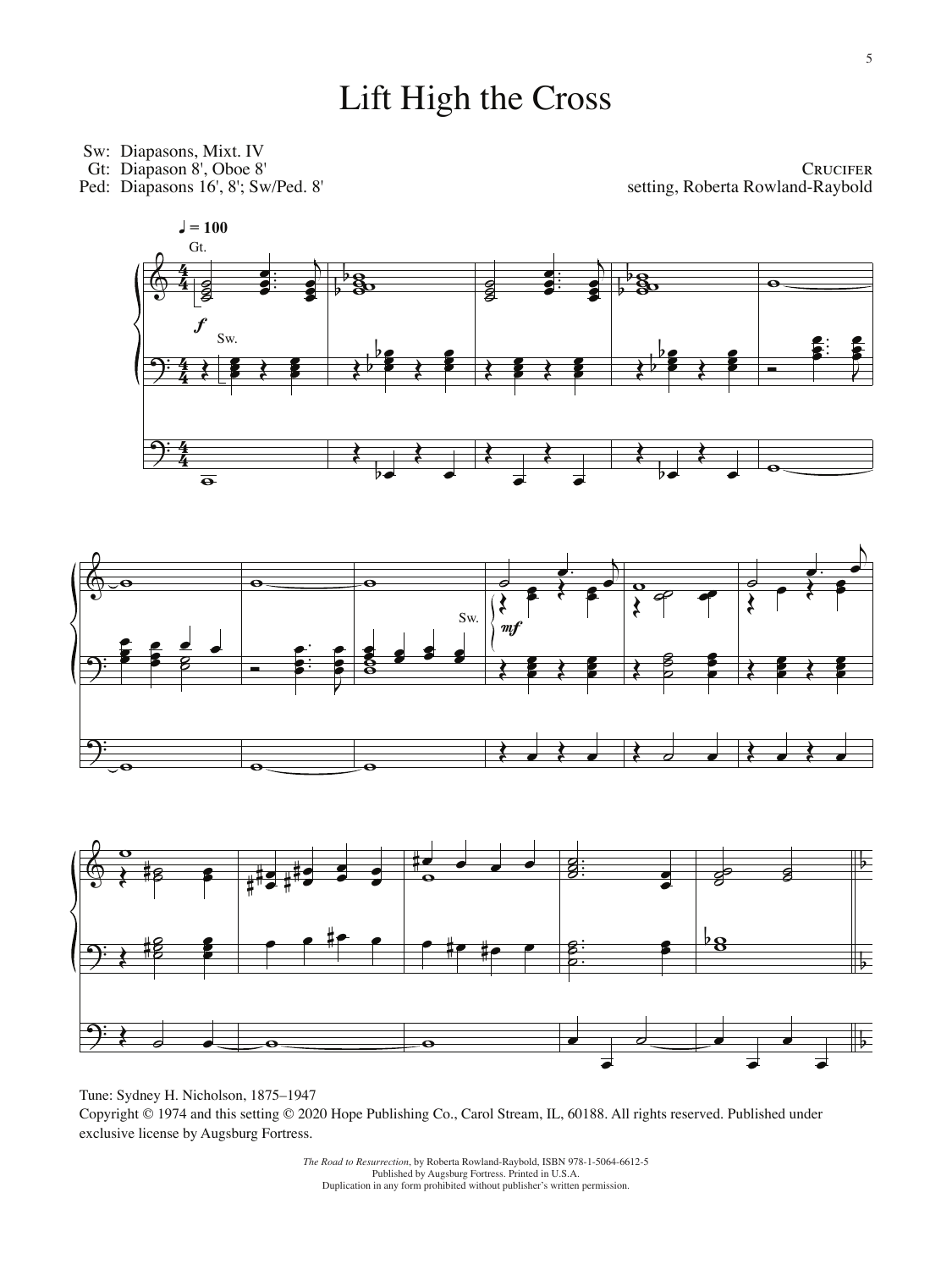#### Alas! And Did My Savior Bleed

Sw: Soft Strings

Gt: Soft Principals; Sw/Gt.

Ped: Soft 16', 8'; Sw/Ped.

Martyrdom setting, Roberta Rowland-Raybold



Tune: Hugh Wilson, 1764–1824 Setting © 2020 Augsburg Fortress. All rights reserved.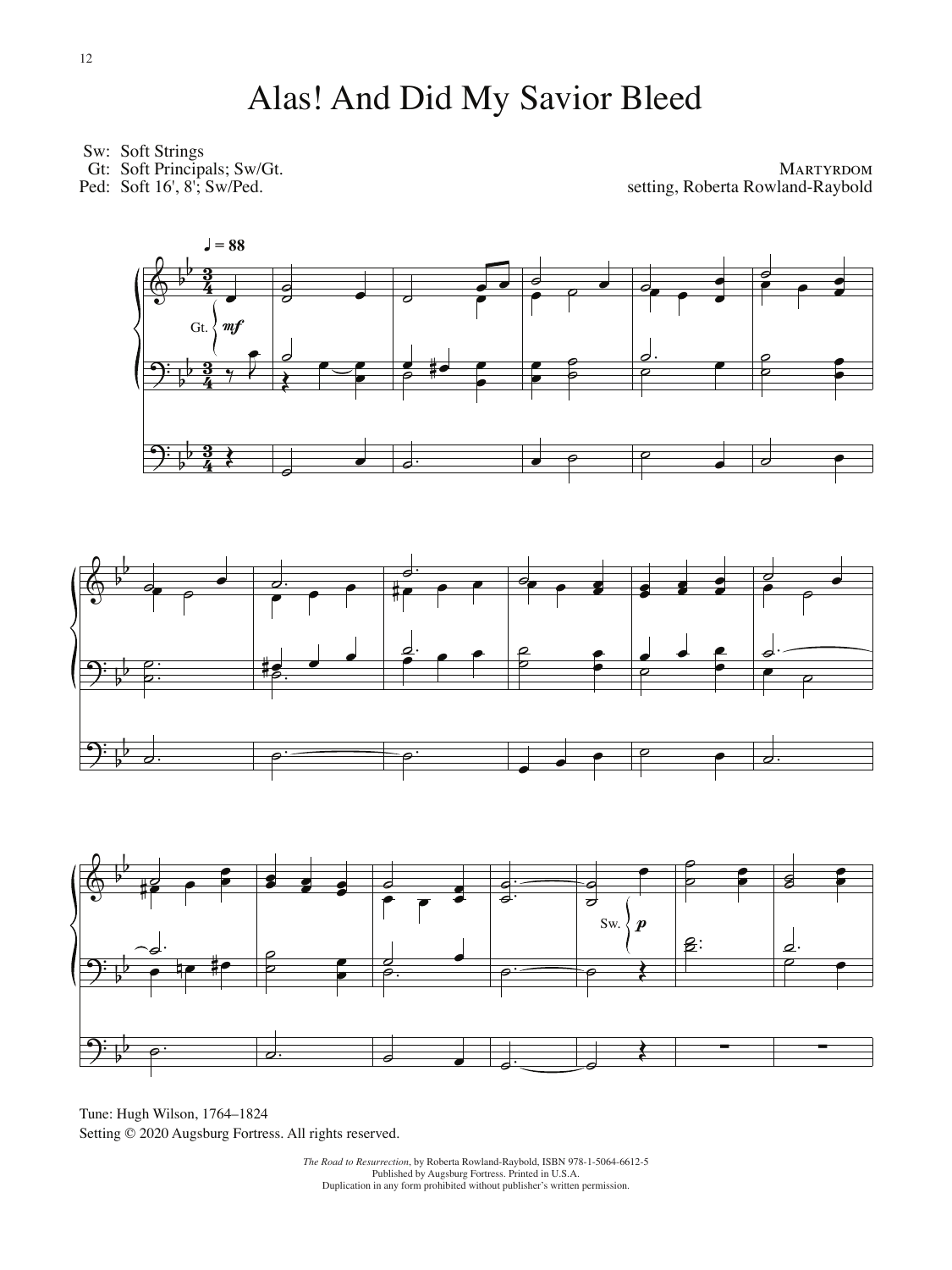**EBENEZER** Man. and Ped: Plenum setting, Roberta Rowland-Raybold







 $\overline{\phantom{a}}$ 

 $\overline{\phantom{a}}$ 

 $\overline{\phantom{a}}$ 

 $\overline{\phantom{a}}$ 

Tune: Thomas J. Williams, 1869–1944 Setting © 2020 Augsburg Fortress. All rights reserved.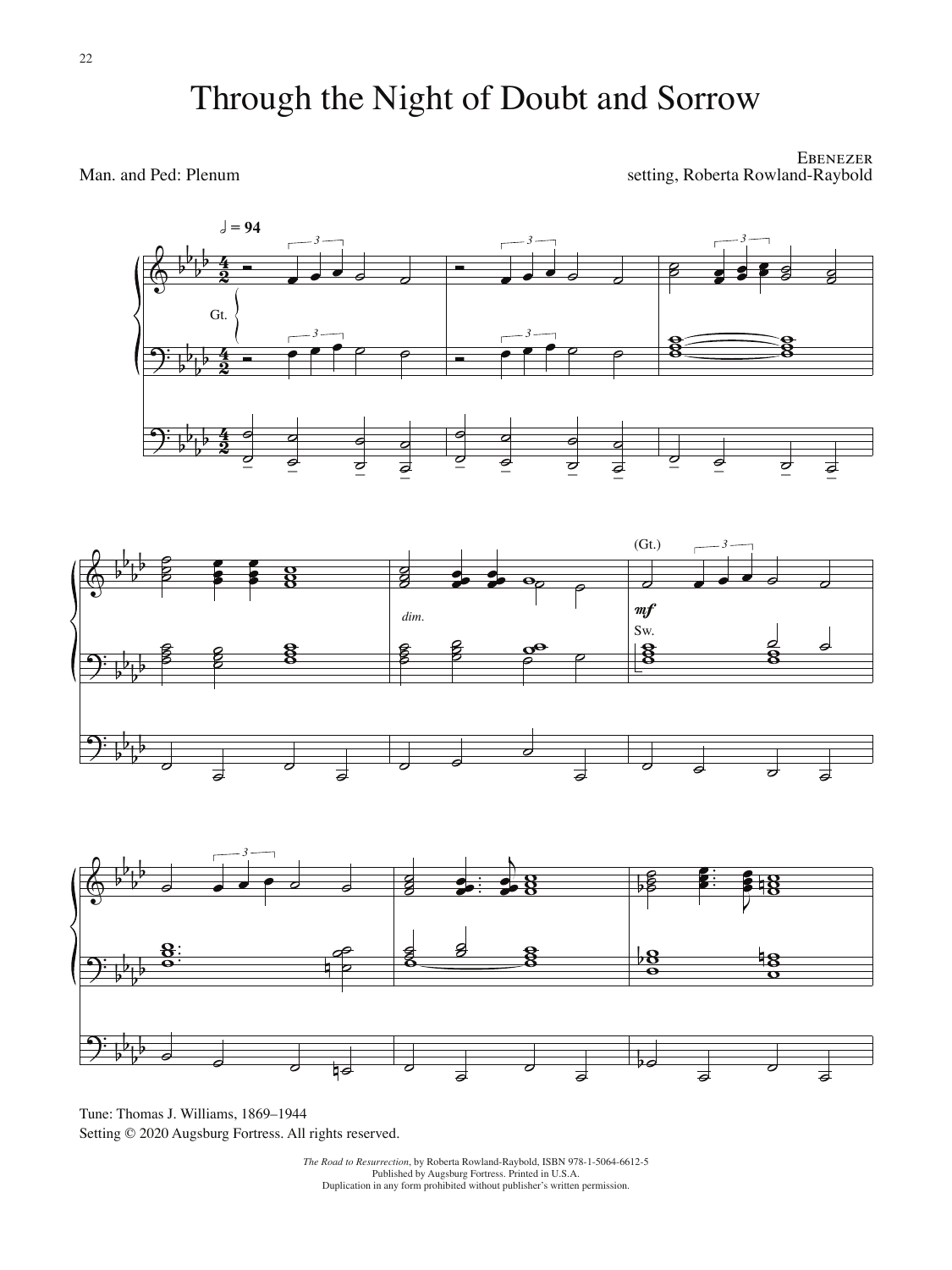#### Day of Arising

Sw: Gt: Ped: Soft 8', Tremulant Flute 8', Celeste 8' Soft 16', 8'

**RAABE** setting, Roberta Rowland-Raybold



Tune: Carl F. Schalk, b. 1929; copyright © 1999 Augsburg Fortress. All rights reserved. Setting © 2020 Augsburg Fortress. All rights reserved.